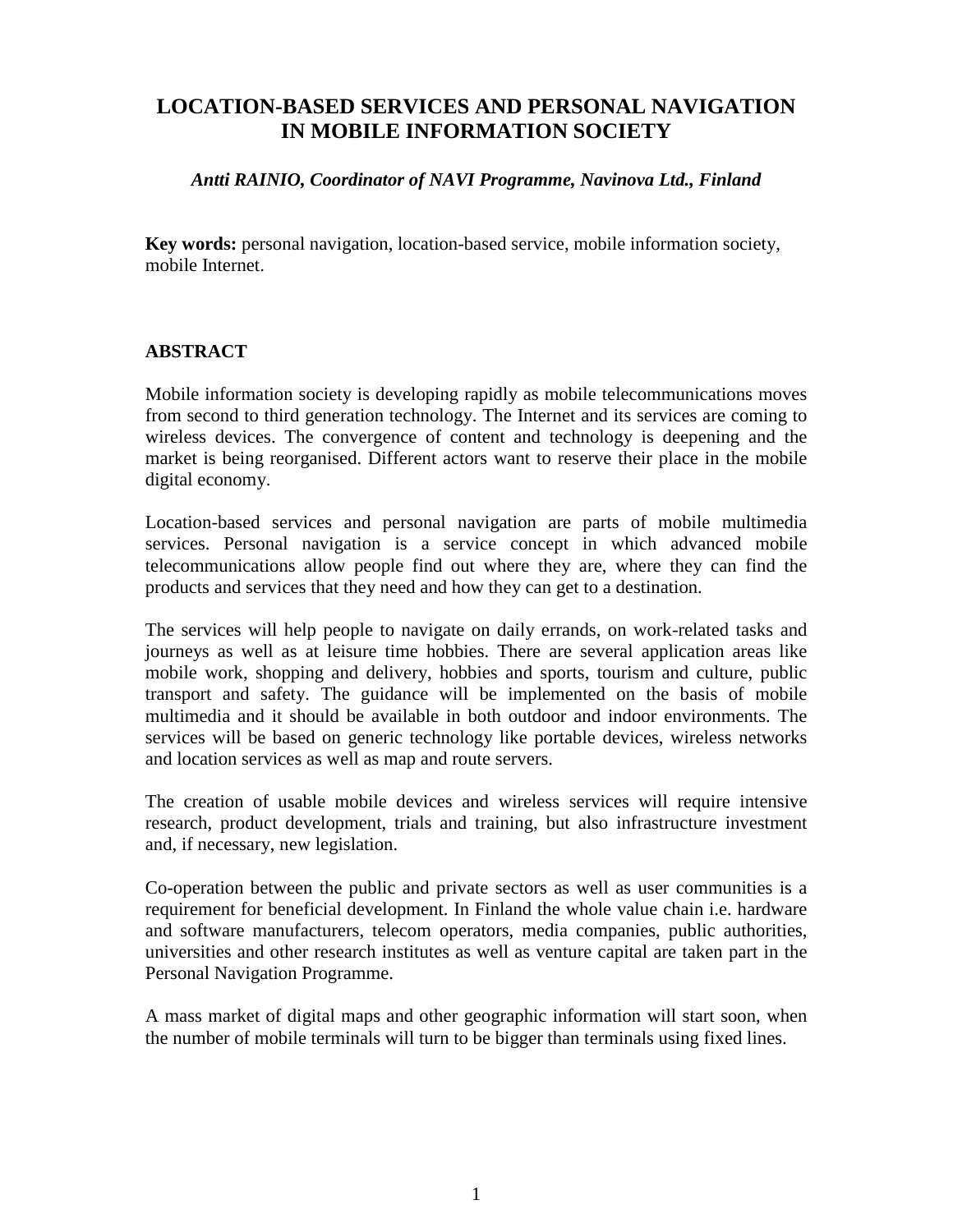## **TERMINOLOGY**

*Personal navigation* means determining an individual's location (positioning), selecting and providing guidance on the required route and mode of transport to a desired destination in either an outdoor or indoor environment, using geographic or spatial information, and information on location-based phenomena and services.

*Location-based service* (LBS) (i.e. position-dependent service) means a service that can be found easily on the basis of its described location with the aid of different kinds of indexing and guidance services. In connection with personal navigation, location-based services form the kernel content and they can be found using the location data of a mobile phone as the search criterion.

*Location service* (LCS) (i.e. mobile location service) generally means determining a location and, in connection with personal navigation, especially determining the location of a mobile phone supported by a mobile telecommunications network.

Examples of standard-based positioning methods in cellular networks are Cell-ID, Enhanced Observed Time Difference (E-OTD) and Assisted Global Positioning System (A-GPS).

## **1. MOBILE INTERNET**

The use of mobile phones is growing rapidly. According to the forecasts of mobile phone manufacturers and the latest market surveys, there will be over a billion mobile phones in use by the year 2003. At the same time the mobile phone is being developed into a terminal device capable of accessing network services such as e-mail and ecommerce services. Within one year the number of mobile Internet capable wireless terminals will turn to be bigger than terminals using fixed lines.

Conventional mobile phones are being joined by palm-top computers and personal digital agents (PDA) that utilise the mobile phone network or wireless local area networks (WLAN). Terminal devices that are embedded in clothing or in some other way worn on the body, i.e. wearable computers, are also being developed. Digital television and digital radio will in the fullness of time be offered as a portable terminal device.

The main trends in mobile telecommunications are

- Wireless data transfer
- Mobile multimedia and mobile Internet

Wireless data transfer is limited to the frequencies reserved for it. The growth in volume of traffic will require methods of transmitting information based on more efficient digital data transfer. The new services will be implemented via a wireless packet network (GPRS, General Packet Radio Service) which will offer approximately the same data transfer rate as Internet modem users are now accustomed at homes to (approx. 50 kbit/s). The third-generation mobile telecommunication network (UMTS, Universal Mobile Telecommunication System) will provide 5-10 times more efficient data transfer links (approx. 300 kbit/s) and even more.

Mobile data networks are also being joined by wireless local area networks (WLAN) and other wireless data transfer systems (Bluetooth). These wireless data transfer methods operate in different bands and will offer already much faster links than mobile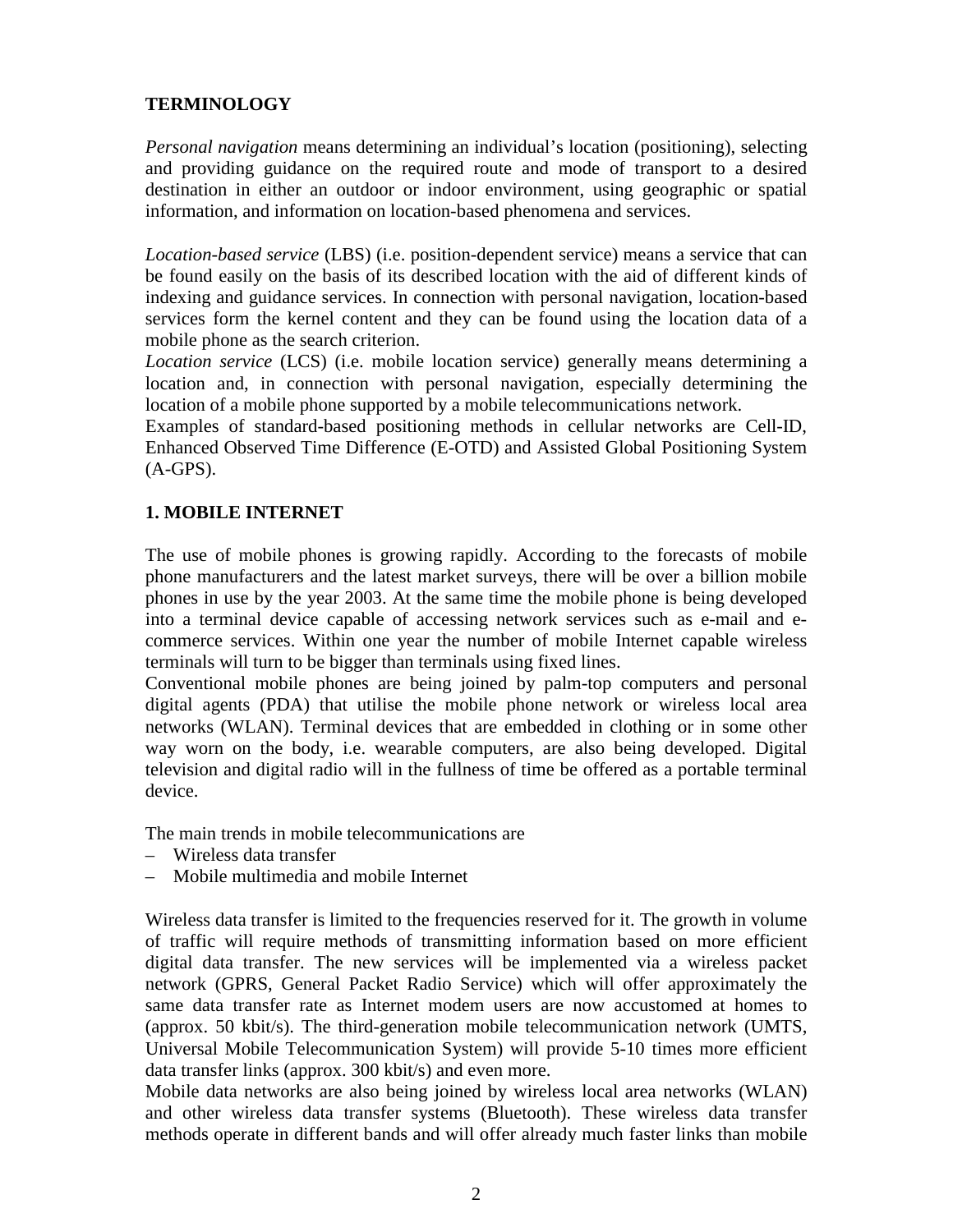phone networks (WLAN 11 Mbit/s, Bluetooth approx. 700 kbit/s), although their coverage is only ten or one hundred metres. Bluetooth can also offer a technical basis for the personal network, when a user has several devices.

Digital television (DVB, Digital Video Broadcasting) and digital radio (DAB, Digital Audio Broadcasting) are offering an efficient one-directional data transfer channel (DVB-T as fast as 20 Mbit/s and DAB approx. 1 Mbit/s), which is reserved mainly for radio and television broadcasting, but can be partly utilised for other data transfer.

In mobile multimedia and mobile Internet the aim is to bring electronic services to wireless terminal devices. Even though the data transfer capacity of mobile phone networks will grow in the near future, its exploitation may be limited by service cost even in the future.

The leading mobile phone manufacturers are marketing the abbreviation mmm (MMM, Mobile Multimedia Mode) as a sibling for www (World Wide Web). The development of mobile multimedia will receive added impetus from the cHTML (compact HyperText Markup Language) and the WAP (Wireless Application Protocol) standard, which in data transfer can be based on many different technologies, ranging from text messages and data calls to GPRS and UMTS services of the future. cHTML and WAP has been designed and is being developed especially with a eye to the mobile context and the limited capacity of wireless data transfer. In the future the Internet and WAP will converge. The common denominator is XML (eXtensible Markup Language), which has been used to specify WAP's Wireless Markup Language (WML). The starting point for the development of the Internet is the XML-based eXtensible HyperText Markup Language (XHTML). The data content will be well defined and structured by using XML-schema.

The complexity of portable terminal devices and data transfer rates poses its own challenges to the production of mobile multimedia and the development of a user interface that meets the scalability requirement. It must be possible to access the service using different terminal devices and via different types of data transfer networks. The user agent profile (UAPROF) standards will support the implementation of scalable services.

The introduction of innovations often follows a path where consumers find ways of using a new tool that the developers of the technology had not envisaged. In business and working life, new tools and operating models are traditionally justified on the basis of the savings, benefits and efficiency gains that they generate. Often initially expensive equipment and applications developed for professional users eventually find utility and lifestyle applications for consumers as the market grows and costs fall. However, the mobile telecommunications market and electronic services on data networks have developed to such an extent that the consumer market already exists as a point of departure. As disposable income and leisure time have increased, the needs of consumers have become increasingly individualised, so it is difficult to predict what kind of tool or service will achieve wide popularity. For example, this manifests itself as difficulty in forecasting the needs of Internet users.

Consumers and different recreational user groups may have a significant role to play in the creation of new markets and services. Examples in the realm of mobile telecommunications include the birth of the text message culture and the popularity of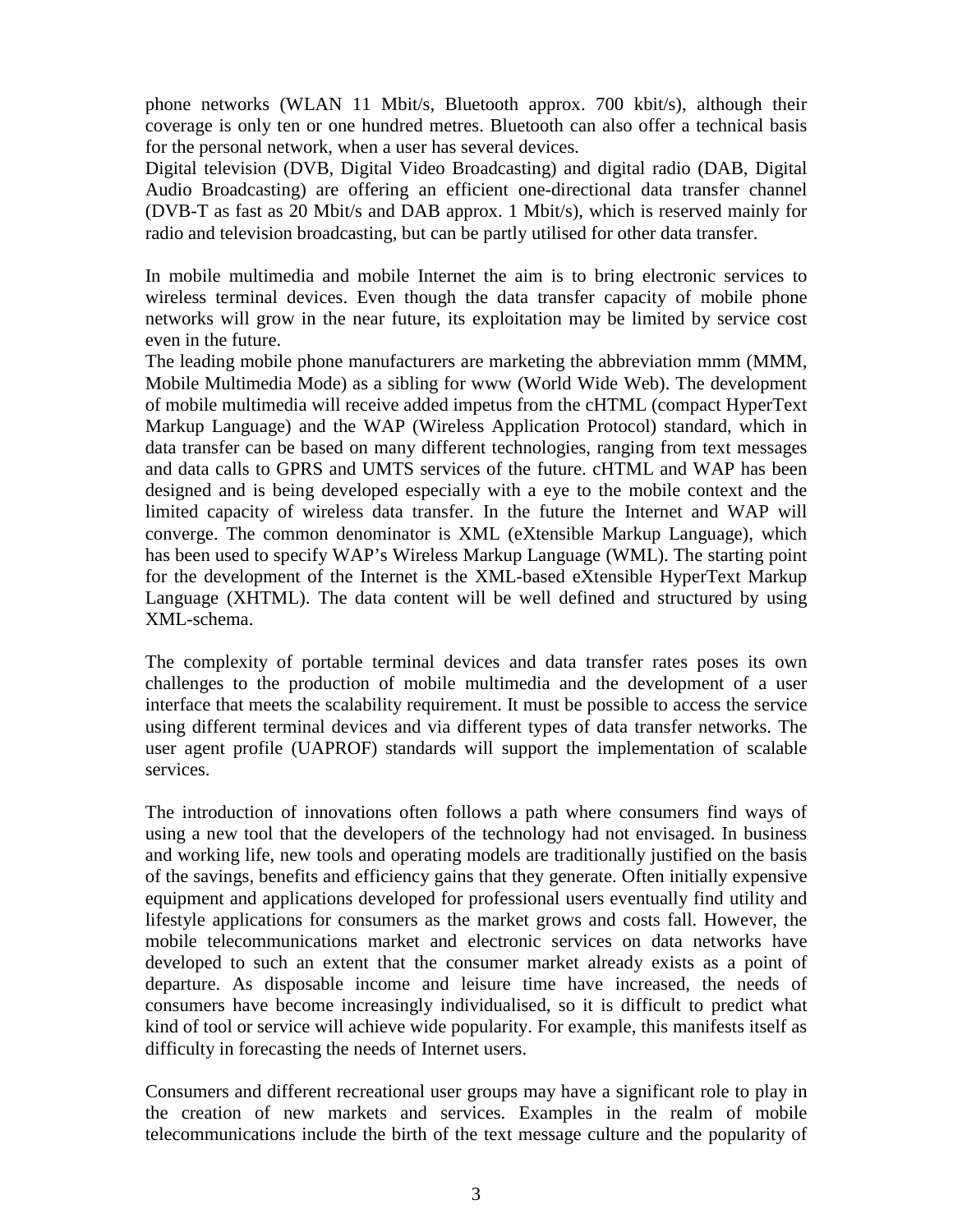mobile phone ring melody services, which are based on the idea that the consumer produces the content him/herself. One can envisage similar phenomena occurring as mobile multimedia develops and, like the Internet, wireless networks offer a platform for the assembly and distribution of content. The needs of content production and distribution may be both individual and collective, and the background motives may vary from ideological to economic. The thirst for experiences and the need to share them with others have become as important as practical utility.

## **2. USER NEEDS FOR LOCATION-BASED SERVICES**

The location-based services (LBS) will help the user to find not only locations, services and products, but also the resources and members of organisations. Amongst other things, navigation services must allow the user to effortlessly determine his/her own position, locate a destination, and receive guidance on how to get there. The services to be developed will provide the user with guidance on the use of different transport modes and the routes reserved for them, and will also meet user needs in areas related to travel, tourism and recreational pursuits.

The navigation services will answer the following questions:

- 1. Where is the user him/herself located?
- 2. Where is the desired site or service located?
- 3. What different modes of transport can take the user to his/her desired destination?
- 4. Where are the friends, customers, resources or assets located?

The services should be easy-to-use. The separate development of information services for individual modes of transport is not enough. Rather, the aim should be to satisfy the needs of users more broadly – at least "door-to-door" and "just on time". The services associated with the movement of people will focus in mobile consumers but also in occupational use.

## **3 NAVIGATION TECHNOLOGY AND SERVICES**

The development of personal navigation services can be seen as three trends:

- vehicle navigation
- personal navigation in outdoor environments
- personal navigation in urban and indoor environments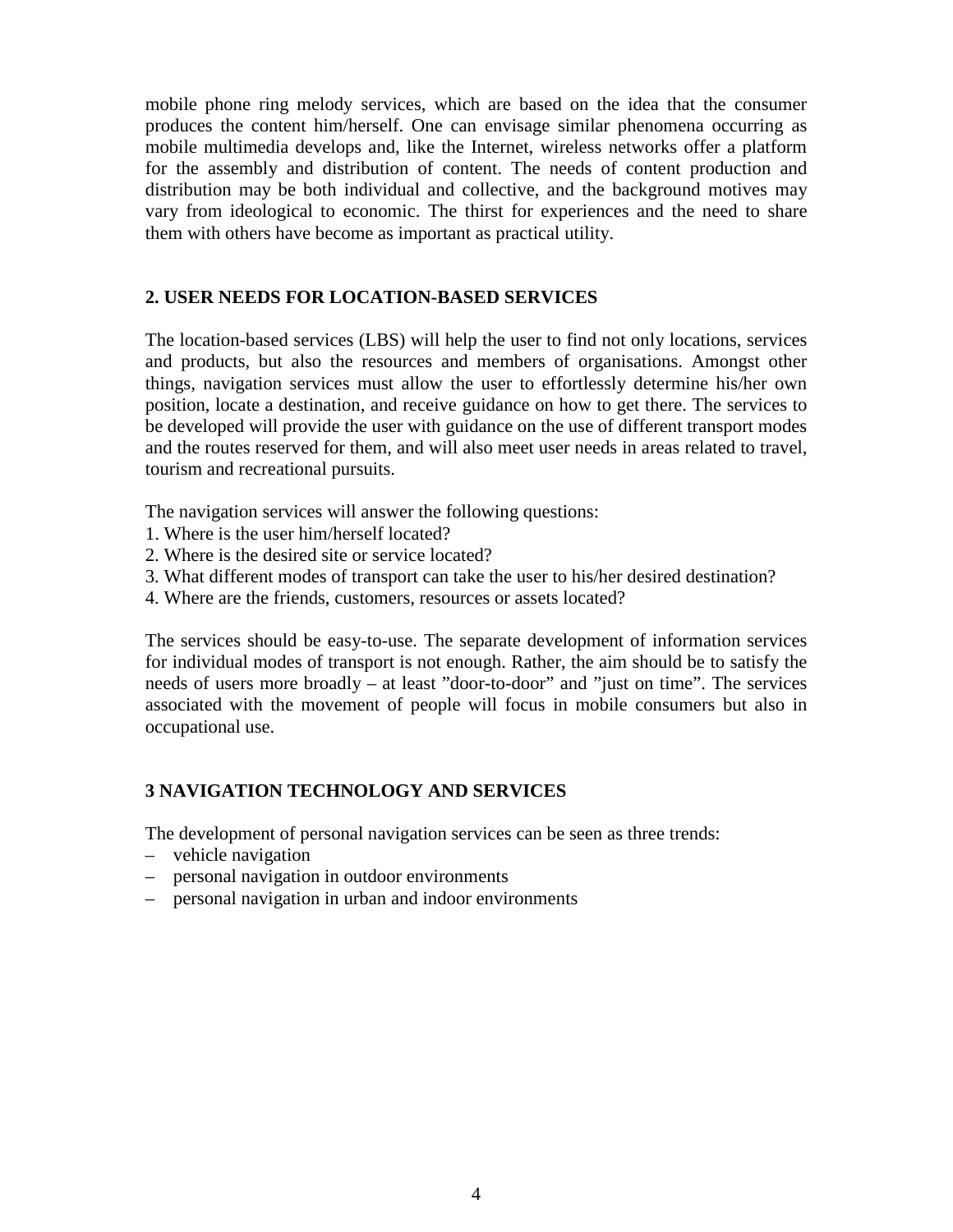

In addition to these trends tracking of vehicles and other valuable mobile resources as well as persons and pets are also important.

Figure 1. The evolution of the personal navigation.

Vehicle navigation has been under development for twenty years and the work continues. The point of departure was route-finding services especially in unfamiliar surroundings, but information serving the free flow and safety of the growing volume of daily traffic has also become important. In the 1980s vehicle navigation began to take shape as a system in which different types of positioning methods (compass & distance meter, inertia, satellite, ...) could be used to display the vehicle's position on an electronic map of the road and street network, and the driver could be given directions accordingly. At first the system's database was quite static (CD-ROM), but with the development of wireless data transfer in the 1990s the systems have been developed in the direction of utilising real-time data (congestion, weather conditions, etc.).

Vehicle navigation has matured into a consumer product and is now in widespread use in the United States and especially in Japan. Annual sales in Europe are currently running at about half a million units. The data content and transfer format of road maps is the subject of standardisation work, and in Europe the GDG standard (Geographic Data File, ISO 14825) is widely applied.

Personal navigation has as its starting point the user's need to move about without getting lost in unfamiliar surroundings regardless of the mode of transport, and to receive guidance appropriate to his/her needs and circumstances at any given time. Wireless data transfer allows the user to be offered value added services such as information concerning his/her position, e.g. a map, or information on different kinds of services available in his/her vicinity. One might expect the development of the car phone into a pocket phone will be similarly repeated in navigation applications and products.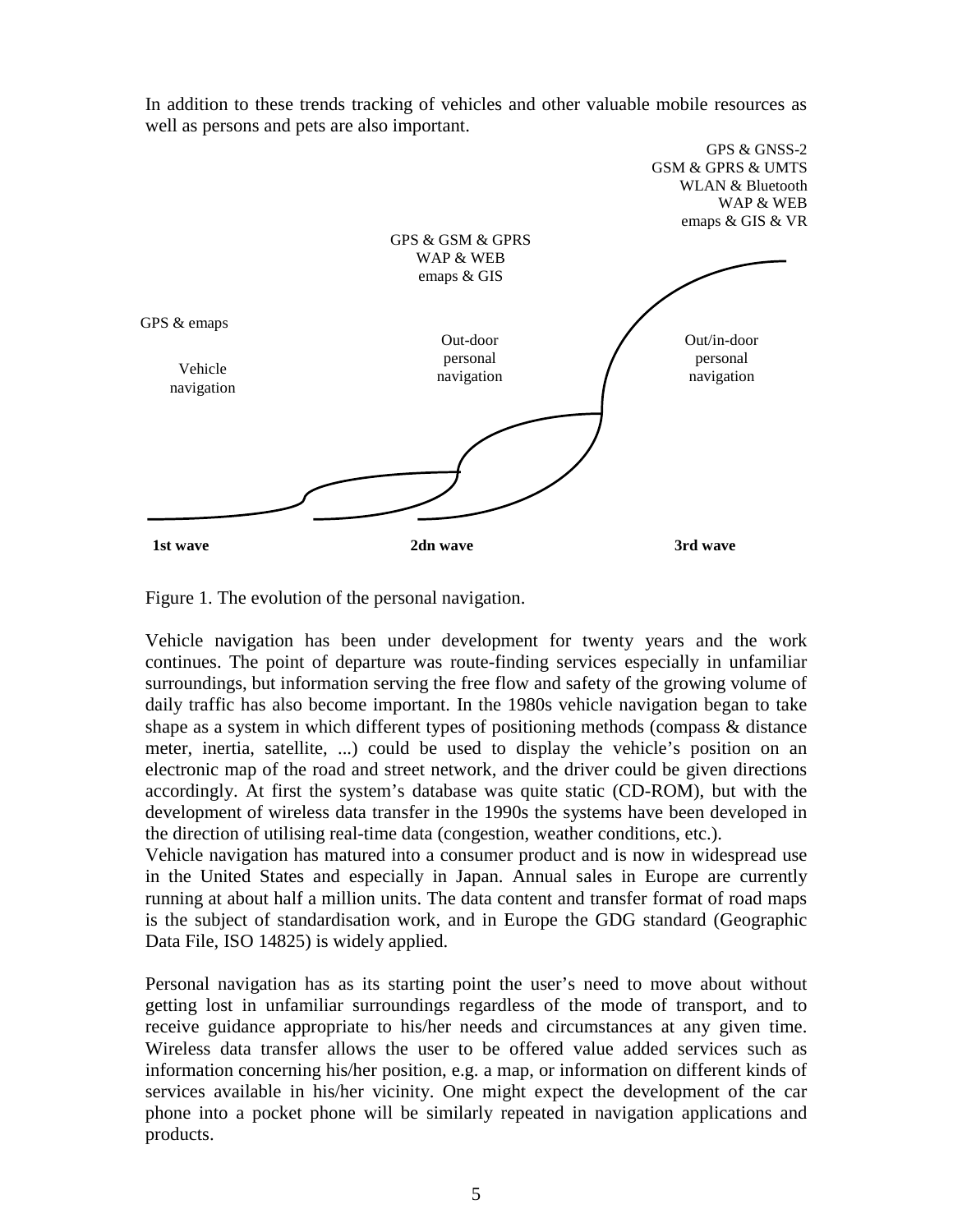It is already technically possible to embed satellite positioning and other positioning methods into the mobile phone. The computing necessary in satellite positioning (GPS, Global Positioning System) is being carried out by smaller and smaller microprocessors with lower and lower power consumption. In addition to satellite positioning, the network positioning of mobile phones, i.e. positioning using the base stations of the mobile phone network, is already available and new methods will be standardised. Cell-ID supported with timing advance data as well as signal level data is a part of existing networks. More advanced methods like "time of arrival" (TOA) and "enhanced observed time difference" (E-OTD) are standardised. Network assisted satellite positioning (A-GPS) is also being developed as a hybrid method. In tests assisted GPS is working even in ordinary living houses and office buildings, but the accuracy suffers of the signal reflections in built areas.

The development of methods has been given added impetus by a law passed in the United States requiring that from October 2001 it must be possible to determine the location from which emergency calls are made by mobile phone with an accuracy of one hundred metres. The EU Commission is considering the implementation of a similar directive from the beginning of 2003.

Indoor services extend personal navigation services to the indoor environment. The user can obtain more detailed guidance and information on the sites in which he/she is interested. The technical basis for the development is provided by rapidly developing wireless local area networks (WLAN, Bluetooth) and their associated positioning methods. If the consumer's terminal device supports the use of a wireless local area network in addition to the mobile phone network, it opens up many opportunities for indoor services. A local area network can offer site-specific "local information" and other services such as access to the Internet.

Different kinds of guidance and marketing information and their linkage to a certain location in a department store, museum, terminus and other such public spaces may be the most important aspect of personal navigation. Indoor services can also be connected to a building access control system and to control automation. The premises could be developed into an active environment in which "intelligent" objects know their positions and if necessary can communicate that information to the consumer or to some management system.

#### **4 PERSONAL NAVIGATION SERVICE SYSTEM**

Personal navigation services mean services which support the positioning of an individual, the selection and finding of a desired location, and guidance to the location on the basis of different modes of transport. The navigation services can provide guidance in indoor as well as outdoor environments. Even though many aspects of the services will be locally and nationally implemented, the service supply will be based on common international standards.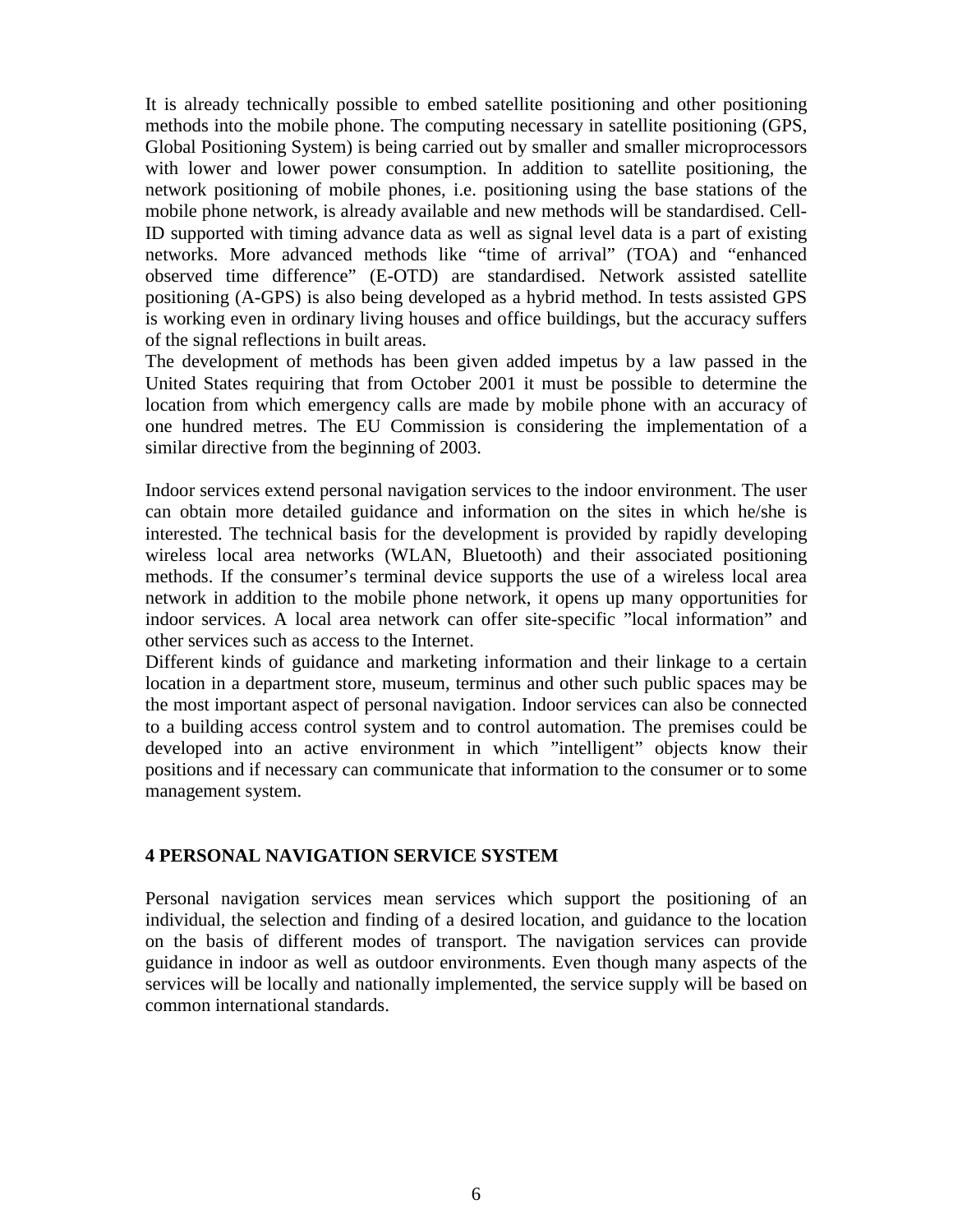

*Open competition in service supply – Inter-sectoral colaboration Regulations governing operation*

Figure 2. The personal navigation service system.

## **Usability**

The technical usability of services are primarily affected by the

- user interface
- terminal devices
- information content and structure

The user interface can be text-based, graphical, auditory, sensory (haptic) or a combination of the above. The graphical user interface is leading the way, but it is being challenged by the rapid development of speech control. The size of the device and its display as well as other characteristics (e.g. graphical resolution and number of colours) set limitations on the use of services such as maps. The operating environment and situation (e.g. vehicle control) can also significantly limit the use of services and set special requirements for the user interface. For example, the user interface and other forms of guidance, such as different kinds of graphical and spoken turning instructions, suit different kinds of usage situations. The service needs of the users vary greatly depending on the specific context of work or leisure-time usage. The different lifestyles of the users in themselves generate different kinds of needs and requirements for the content and usability of services.

Terminal devices are being rapidly developed with regards processing, memory and data transfer capacities, display technologies and power consumption. Personal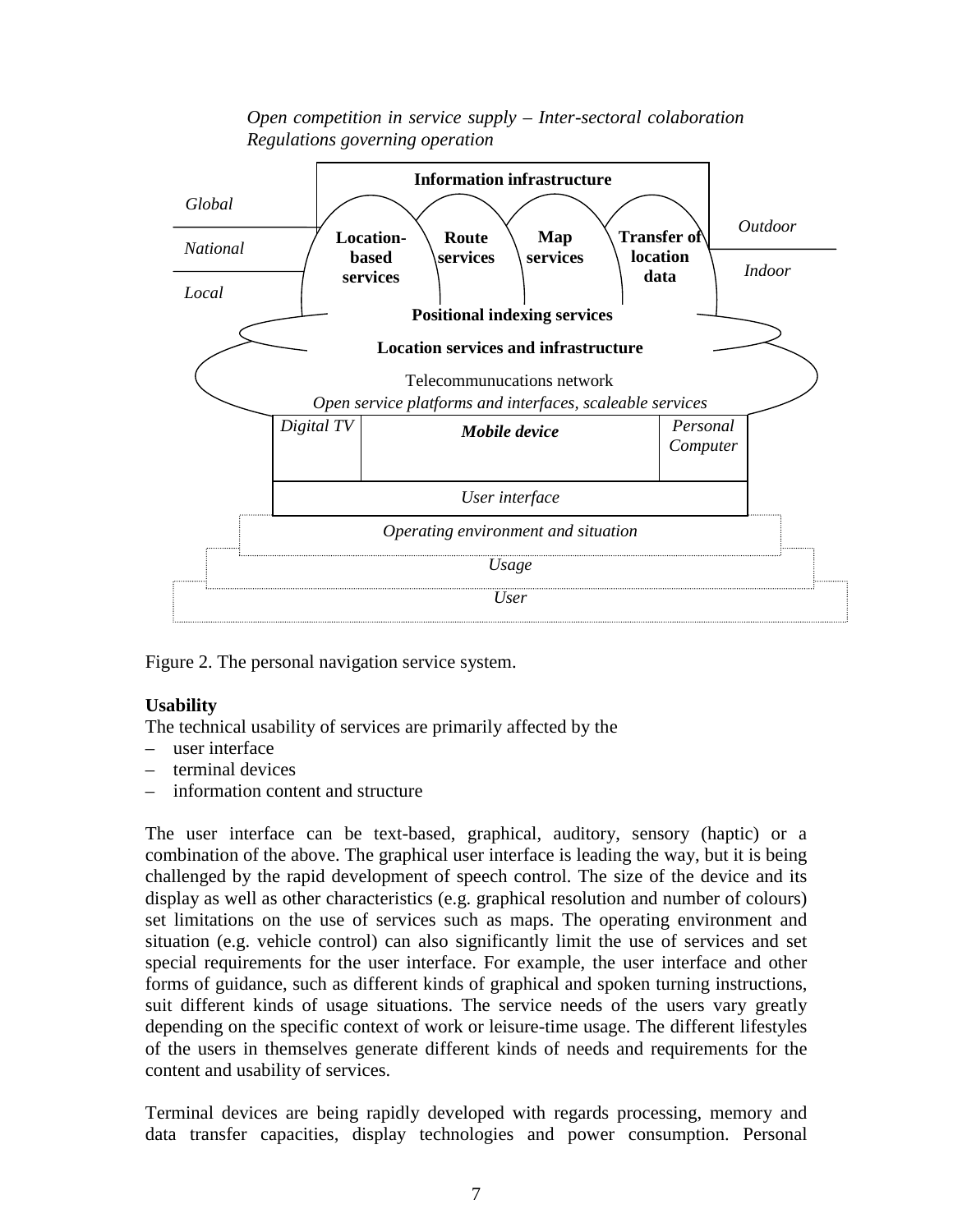navigation services will be accessed using different terminal devices, such as the mobile phone, the personal digital agents and digital television, typically with the aid of generic browsers. Portable devices based on wireless data transfer are best placed owing to the nature and purpose of the services, although fixed network terminal devices will find uses, especially in the planning of journeys either in advance or at suitable service points along the route. The technical positioning of the terminal device will bring many opportunities to the development of services and significant value added to the terminal device user. Wearable computers are one trend of development in terminal devices.

Information content and structure have a significant effect on service usability. The clarity, readability and understandability of information is underlined especially when using navigation and other telematic devices in traffic, e.g. when driving a vehicle. The information must not be contradictory, nor may it lead to incorrect actions and thus dangerous situations, nor may it overload the user cognitively so as to interfere with some primary function. As the devices become more versatile, the information and functions must be structured so that the risk of user overload is avoided.

The usability of mobile multimedia services is affected by the entire service chain from data acquisition, transfer and delivery to the end-user. Regardless of the complexity of the service chain, the user should always be well informed about the quality of the information he/she receives and about who is responsible for its quality (e.g. the accuracy and up-to-dateness of maps, hours of service availability, price tariffs, etc.).

The short time window during which it must be possible to transfer the message to the user's terminal device and deliver it through the limited user interface in an understandable form is a special requirement of personal navigation.

#### **Services**

The supply of services is visible to the users as different service applications, in the background of which can be generic services and technologies (data management, customer administration, data security,…).

Service applications can support all modes of transport (walking, skiing, vehicles such as the wheelchair, bicycle, motorbike, skidoo, car, taxi, bus, train, ship, plane, etc.). The services can include address, route, timetable, weather, accommodation, restaurant and other guidance, traffic and travel services as well as descriptions of any commercial and public services to be positioned.

The services can help the user to find different kinds of open service points (pharmacies, service stations, flower shops, restaurants, etc.) and different kinds of events (concerts, exhibitions, sporting events, cultural and religious events, etc.). The services may be associated with different hobbies (rambling, sport, nature, fishing, hunting, boating, caravanning, the arts, etc.). The service content can be information on different kinds of sites and activities (nature trail, shopping trips, sight-seeing excursions, etc.). The nature of the information can be travel directions, historical and cultural information, marketing and product information, programme and event information, official regulations, etc. Positioning in the indoor environment will facilitate different kinds of guidance services when looking for specific indoor areas and products, as well as background and product information services when they are found (exhibitions, fairs, department stores, museums, etc.).

Safety is enhanced by the automatic transmission of the terminal device's location data when making emergency calls. Positioning and the transmission of location data can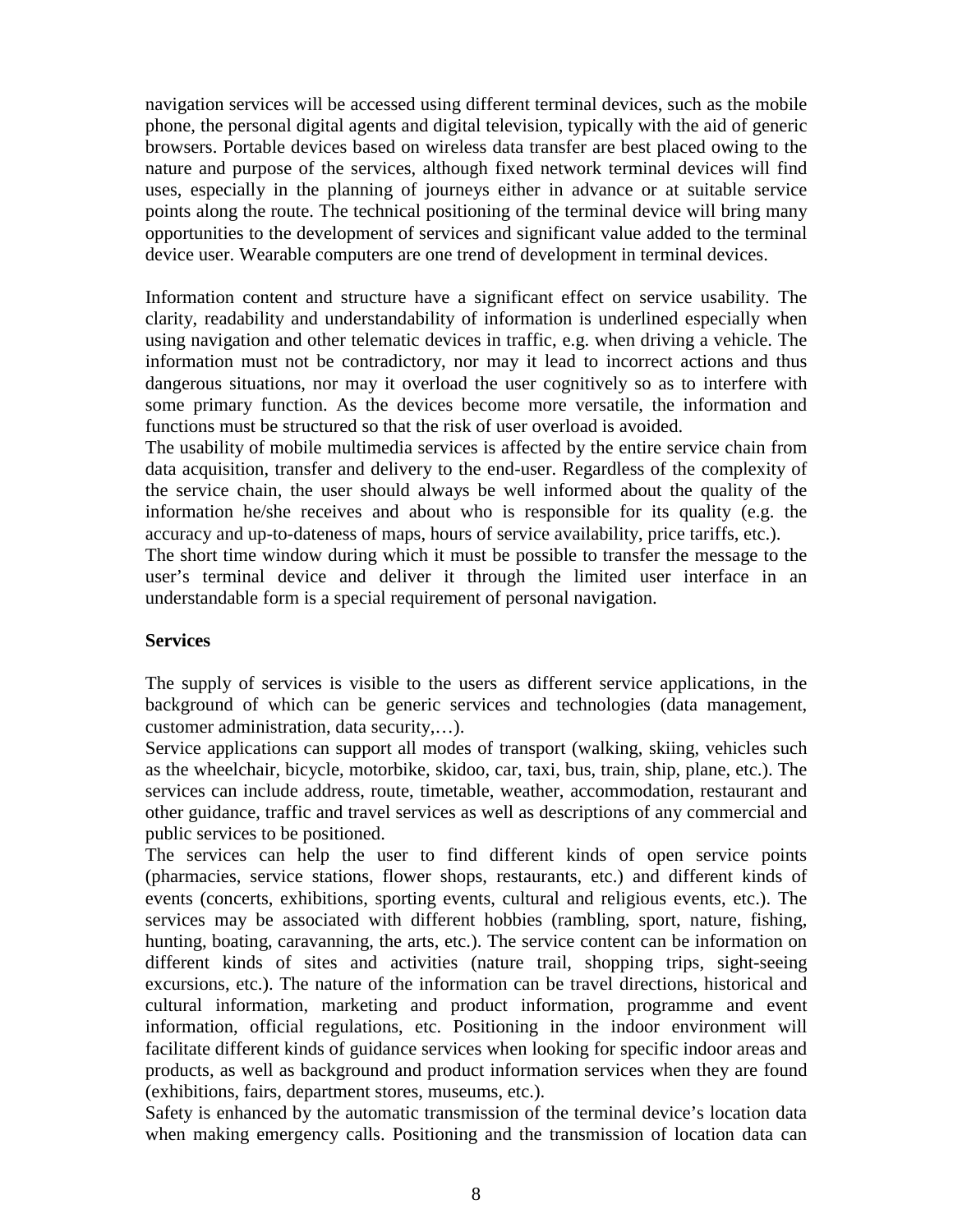also be applied in connection with different kinds of orders (e.g. ordering a taxi, consignment of goods) and when trying to trace a lost person, animal or object. The terminal device user may also need to send information on his/her location to the home, workplace, friends, etc.

Generic services mean services that are not tied to any specific application. Positioning, map and route services can be regarded as generic navigation services. Moreover, general services based on the above could be the transmission of location data to another terminal device or service centre, and surveillance based on positioning.

The definition of location by means of co-ordinates is a universal generic solution and it supports the standard use of map and other location data in different applications. Maps, aerial and satellite photographs, and other types of location data, including threedimensional models, already exist but converting them into navigation services will require refinement of the data and product development of the services. The quality, upto-dateness and detail of the material can always be improved within the limits permitted by costs and benefits. Conversions between the co-ordinate system and the street address system are generally necessary. The limitation of map information on the basis of the user's location or the site he/she is looking for is also a generic application, in which not only location data but also any speed and direction data in the case of a mobile site can be exploited. Calculating the route between two or more points using different criteria (shortest, quickest, cheapest, "most interesting", etc.) is also by nature a generic task.

## **5 VALUE NETWORK**

The main points of departure for the construction of the value network are

- vertical partnership and horizontal competition in the value chain
- sectoral roles and collaboration

The parties involved in the personal navigation value chain and network are

- equipment manufacturers
- telecom operators and service operators
- data processing service providers and software houses
- new media companies, publishers and other content producers and developers
- the land survey and population register authorities, other national and local authorities (transport, safety, emergency services, health care, electronic public services).
- service chains of different sectors (trade, tourism, restaurant, service stations, etc.) and self-employed transport operators.
- different official and unofficial user organisations
- research institutes, universities and colleges
- standardisation and other co-operation bodies

Telecom and other service operators or organisations that already have an extensive and well-established customer base are regarded as the parties with the most potential as providers of integrated services. The market can be constructed vertically with, for example, telecom operators or equipment manufacturers acting as the integrators and accelerators of service supply. From the perspective of the consumers and market renewal in the long term, it would be advantageous if the market were an open network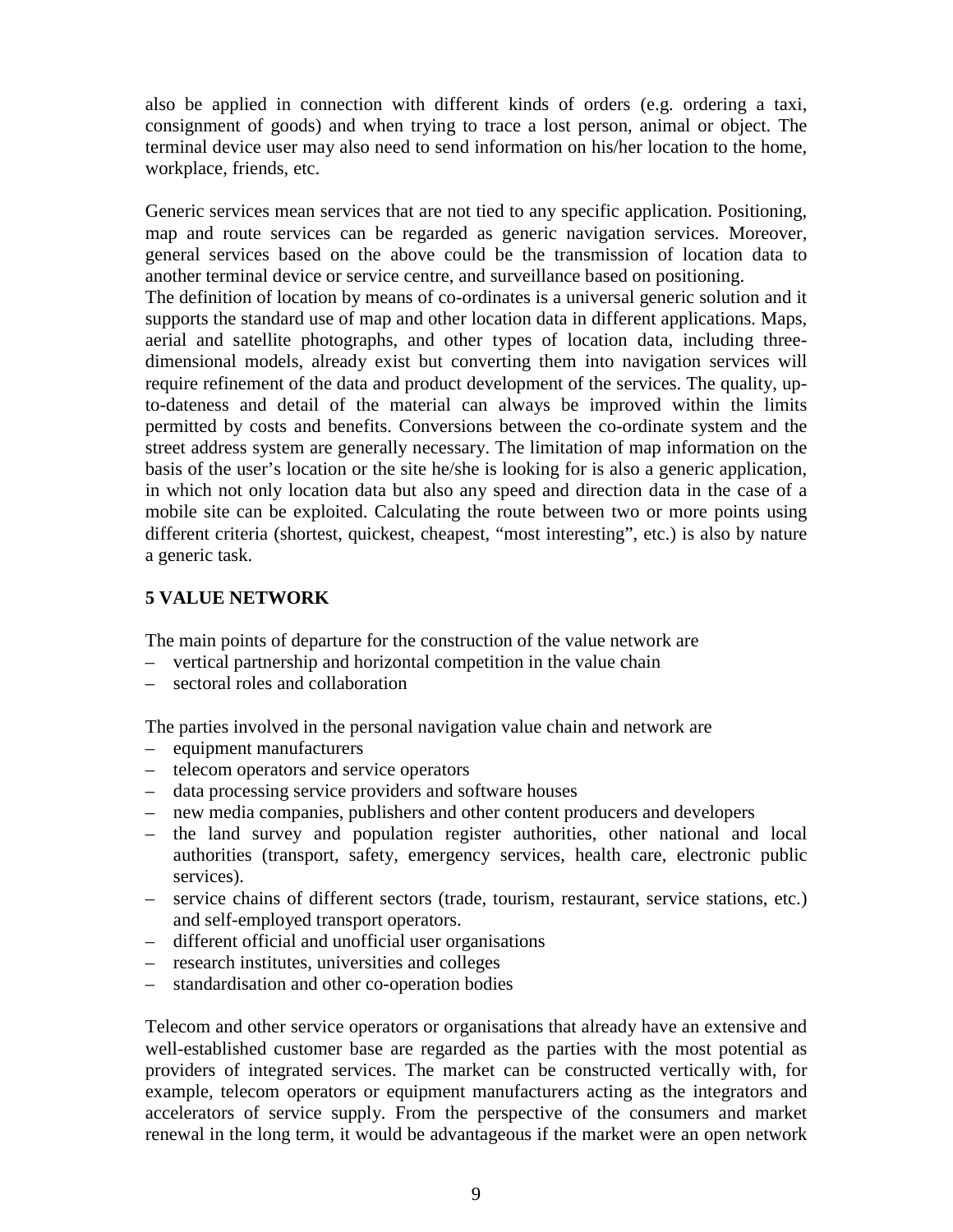in which competition is ensured by several jointly acting horizontal layers such as equipment manufacture, data transfer and value added services.

Customers using navigation devices and services will expect them to satisfy their basic everyday needs and their desire for lifestyle and recreational services. Typical firstwave users might be people working in occupations based on or requiring mobility and consumers who can make use of navigation services in their hobbies. As safetyenhancing and different kinds of special services are developed, the elderly and physically disabled may form an important user group. From the standpoint of market development it would be important to identify at the earliest possible stage the users' fears and concerns of the new technology and to find solutions that would allay them. The service markets are likely to be simultaneously local, national and global. The services will be implemented and gradually diversified as the terminal devices and data transfer technologies develop. The starting point should be a service interface based on common international standards, which will promote competition in the supply of both hardware and services. A mobile portal architecture based on a local portal architecture that is scalable to different terminal devices and covers both private and public sector supply will be needed to ensure the supply of uniform and usable services for mobile users.

The more extensive and diversified the service supply becomes, the more necessary it will be for the user that service indexing services are available. The user will be supported initially by the service portals but later by meta data that positions and describes the service. Then the services can be profiled and specialist search engines can help the user to find the services that best meet his/her needs.

The private, public and consumer sectors not only play their own roles but also work together in close collaboration. The supply of services consists of market goods, public goods and "club goods" produced by the consumer sector itself. Inter-sectoral collaboration is often necessary in the development of new services and also in the production of goods. For example, companies can add value to the public sector's register and map data to meet consumer needs. Companies can also provide servers and generic data management solutions to serve as a basis for consumers' "club goods", and the public sector can support the creation of added value in their own data resources and by updating the data associated with them. Examples of synergistic collaboration areas include public transport, recreation and sports, and travel information services.

The forms of collaboration between the public and private sectors are still rather undeveloped in the process of adding value to the public sector's data resources. Rapid technological development and convergence is continuously changing the market's starting points and giving rise to new markets for information products and services. There is a need to experiment with different kinds of collaboration models in the refinement of raw data and the creation of new services. The role of micro-enterprises as innovators of new products and businesses may be crucial. In the development of content we will see the emergence of many new distribution channels and the possibility to publish produced data content just once, followed by automatic tailoring to different usage environments.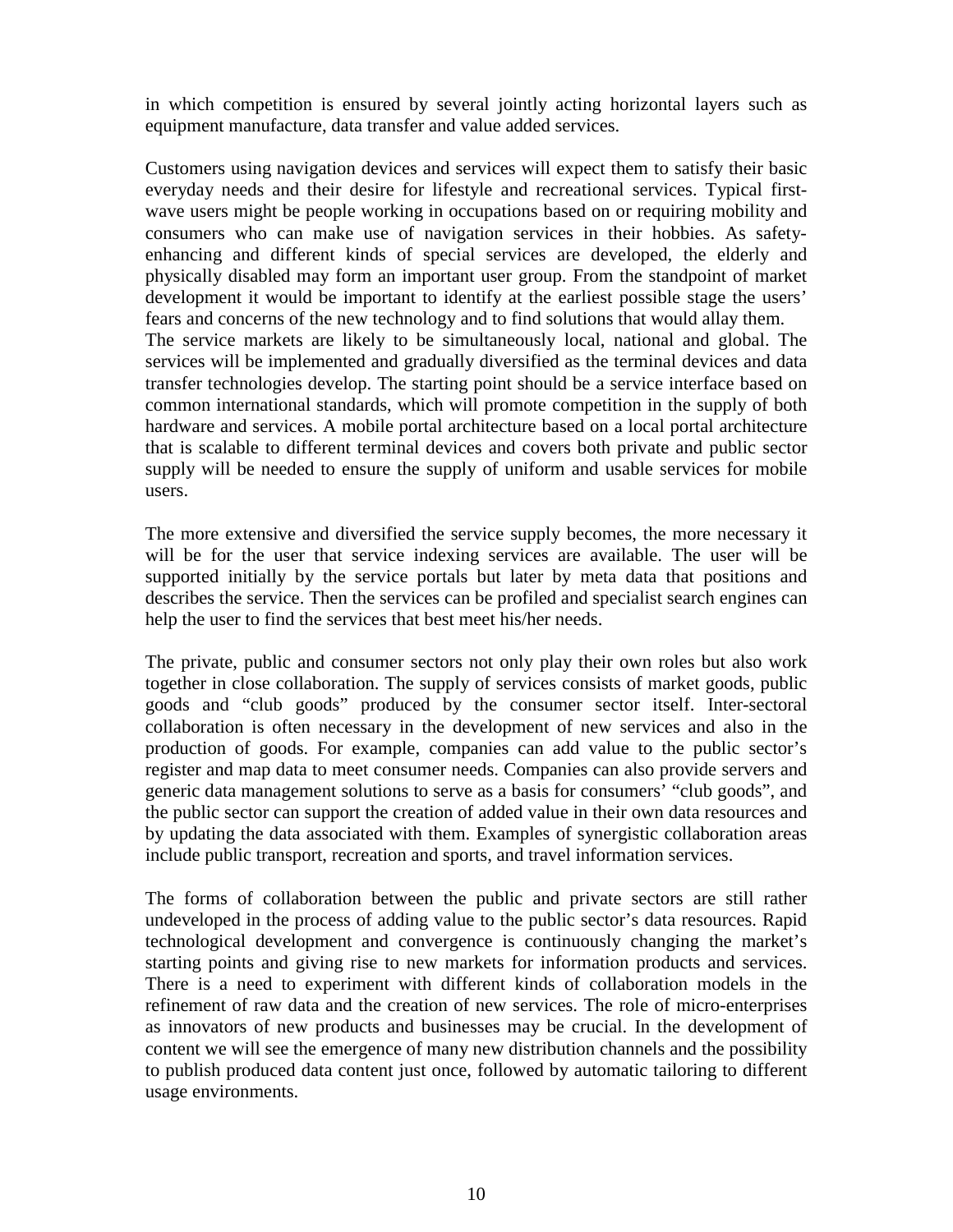The input of consumer organisations is regarded as possessing great potential, and their possible role as collectors and updaters of information should be put to the test. Club goods may be extremely important in recreational and life-style services, which may account for a very significant share of the market for personal navigation services. The provision of generic platforms to the social innovators of user organisations may prove to be an important area of product development.

## **6. REGULATION AND ETHICAL QUESTIONS**

Regulation will play a role in guiding the development of services. The handling of personal data in most countries by the privacy protection and data security acts. The monitoring and surveillance of a person is also subject to interpretation of the criminal law concerning domicilary peace and electronic surveillance. A law on the protection of privacy in working life might exist in most countries and is valid in certain cases. Other legal questions concern direct marketing, the ordering of services, and consumer protection as well as the copyright of data material used in the production of services, the protection of databases and trademarks – and naturally patents.

The starting point for the use of navigation services will be the initiative and permission of the customer or his/her guardian. Obviously the mobile phone operator will be allowed to position the customer's mobile phone when the customer has given his/her consent. The user him/herself must decide on the transmission of his/her location data for the purpose of ordering a value added service. The navigation service provider should clearly inform the customer about the recipients of his/her location data and on what conditions the information will be passed on.

If the customer so desires, he/she will therefore make an agreement with the operator on the use of the location service. The recipients of the location data will be specified in the agreement.

The points of departure for the ethical audit of navigation services are the behaviour, hopes and fears of the users. Consumers have conflicting encounters with new products and they are not always aware of what needs the products are supposed to satisfy. The products gradually find unexpected uses and contribute towards changing the culture. Key questions include what kind of human concept or world view is in the background and whose interests does the development serve.

Personal navigation throws up many ethical questions and gives rise to many fears on the part of users. Will there be an explosive growth in the amount of "tracking" data and how will the use of location data for controlling consumers be avoided? How can the user cover his tracks if necessary? There are major differences between people and different groups in the adoption of technology. Will those who quickly adopt the technology gain a significant advantage over those who do not, and will the new services lead to inequality? In the future will ordinary people be able to manage without a navigator? How will the new technology change people and the culture – will it lead to a helpless dependence on the technology?

The following tensions and conflicts are common when new innovations are encountered:

- Freedom of choice Excessive dependence on technology
- Life control Total chaos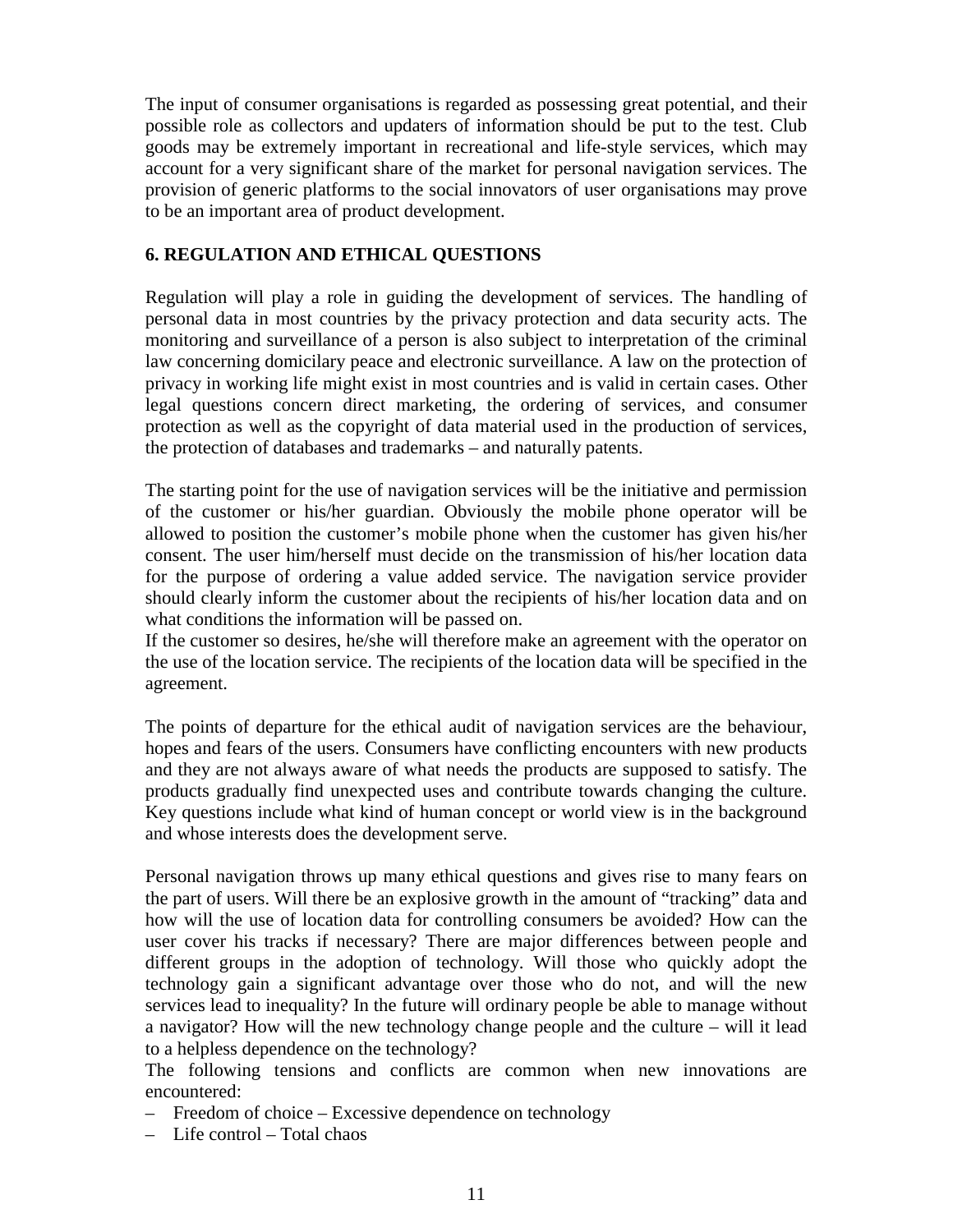- Social integration Isolation
- Engagement Alienation
- Efficiency Inefficiency
- Satisfaction of needs Creation of new needs
- Expertise Lack of expertise
- New technology Redundant technology

These conflicts and tensions are equally apparent in individuals and in organisations.

## **7. PERSONAL NAVIGATION (NAVI) PROGRAMME IN FINLAND**

Personal Navigation (NAVI) research and development programme will include research, product and service development, regulation, awareness activities, education, follow-up, co-ordination and strategy work. The programme will last three years (2000– 2002) and target level for the overall budget is EUR 15–20 million, half of which would be funded by the public sector. There are about 90 members most of which are enterprises in the NAVI Network covering the whole value chain.

The programme consists of the following elements:

- Vertical applications
- Generic technologies
- Horizontal support projects
- Supplementary and user training
- Programme co-ordination

The application-specific pilot projects utilise predominantly the same terminal devices and other generic technologies. Largely the same questions and problems concerning usability, service interfaces and regulation are encountered in the pilot projects. It is therefore necessary to include in the programme, on the one hand, horizontal support projects and, on the other, areas of generic technology that will yield universal, application-independent technical solutions. The development and orientation of supplementary training in order to raise the level of expert knowledge will be necessary in both technical questions and the implementation of applications. It will also be necessary to train different types of users in order to carry out trials and collect experiences. The purpose of follow-up, evaluation and programme co-ordination is to produce information for decision-making and strategic work.

In the development of services in the different programme areas the goal will be, where possible and taking account of the nature of the service, independence of distribution channel and terminal device (mobile phone, PC, digital television, …).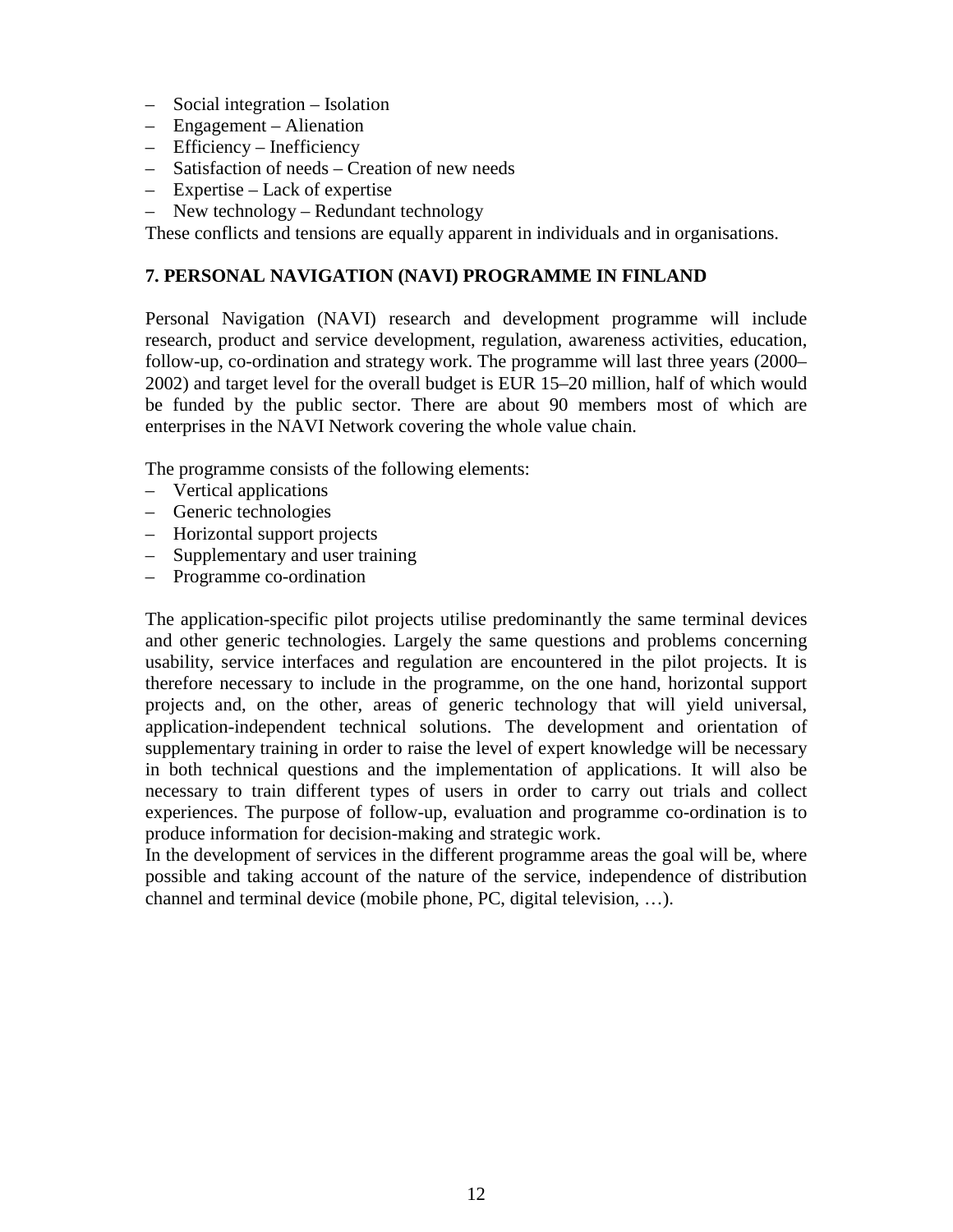

Figure 3. Structure of Personal Navigation (NAVI) Programme in Finland.

## **CONCLUSION**

Location-based services and personal navigation have a huge potential. Over hundreds of millions of users have been estimated to exist in the year 2005. The location services and geographic information infrastructure will be taken in use by consumers who perhaps have never heard about coordinate systems. First time in the history of mankind the maps and geographic information in general will meet a real mass market. Shall that change anything, we will see.